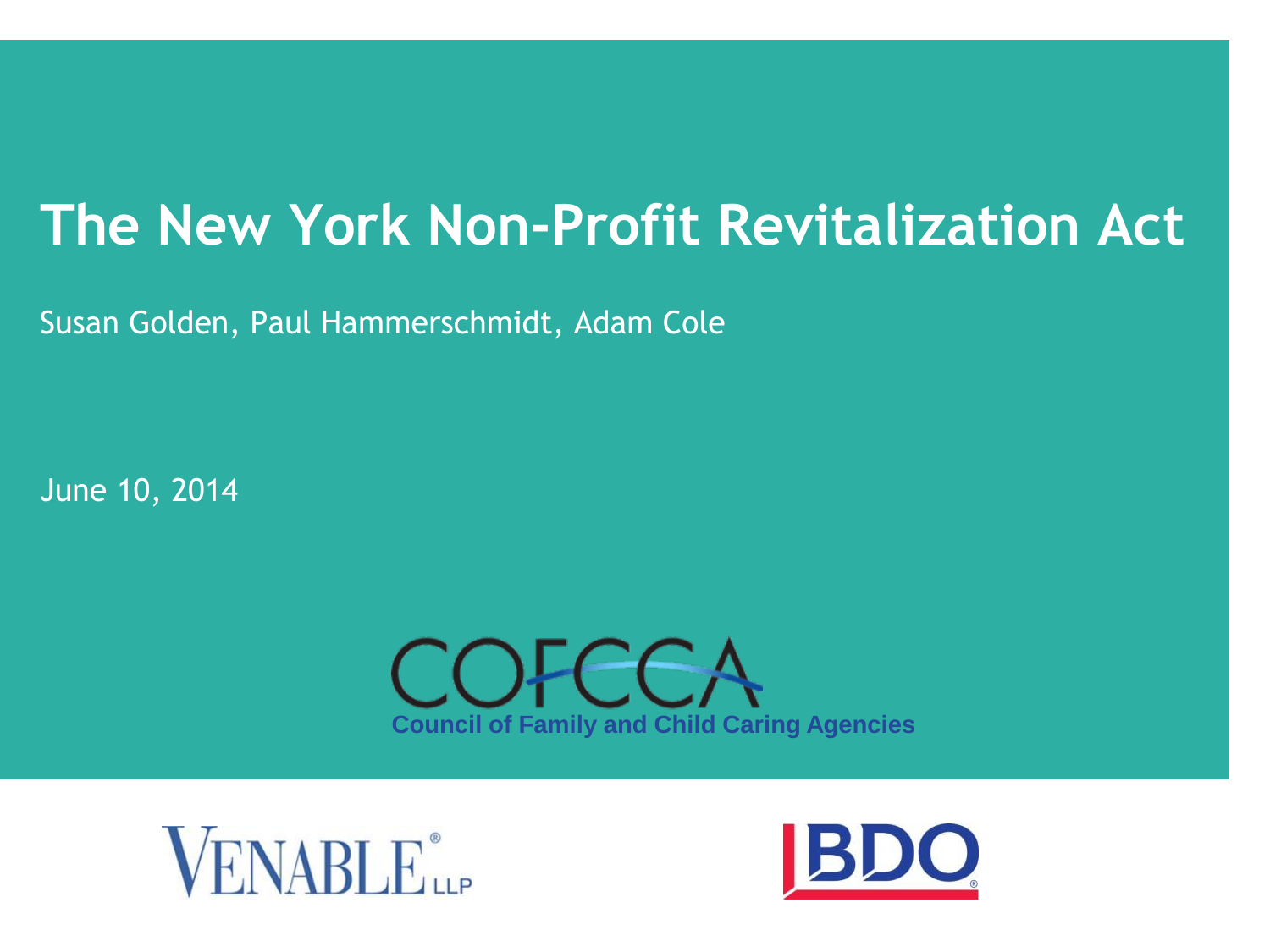### **BACKGROUND**

#### **The New York Non-Profit Revitalization Act**

- First major revision to the New York Not-for-Profit Corporation Law in over 40 years
- **Most changes become effective on July 1, 2014**
- NY State Attorney General's Charities Bureau is updating forms and publications and drafting new guidance in response to the Act, which will be available at [http://www.charitiesnys.com/nonprofit\\_rev\\_act\\_guidance.jsp](http://www.charitiesnys.com/nonprofit_rev_act_guidance.jsp)
- A technical corrections bill and a bill to delay the effective date of certain provisions have been proposed in the NY State Legislature
- Codifies certain "best practices"
- Relationship to IRS regulations

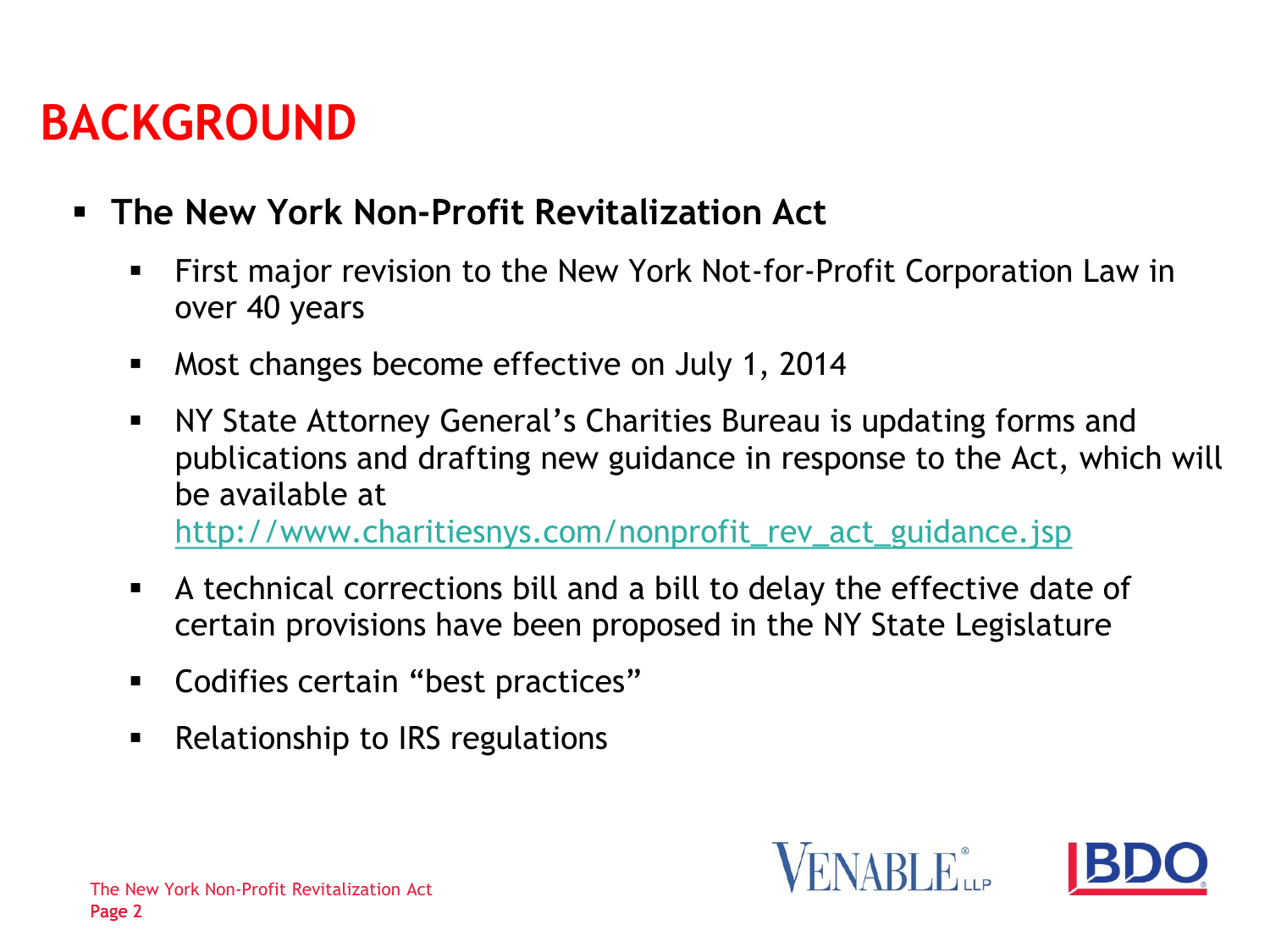### **BACKGROUND**

- **Applicability**
	- Generally applies only to not-for-profit corporations (and trusts) that are incorporated in New York

#### **Exceptions**

- Audit committee provisions
- Submission of annual financial reports (both apply to charities soliciting in New York)

#### **Charities vs. Non-Charities**

- Charitable formed for charitable purposes (charitable, educational, religious, scientific, literary, cultural, or for the prevention of cruelty to children or animals)
- Non-charitable formed for any other purpose
- Charitable organizations are subject to certain enhanced requirements (*i.e.,* approval of Related Party Transactions)



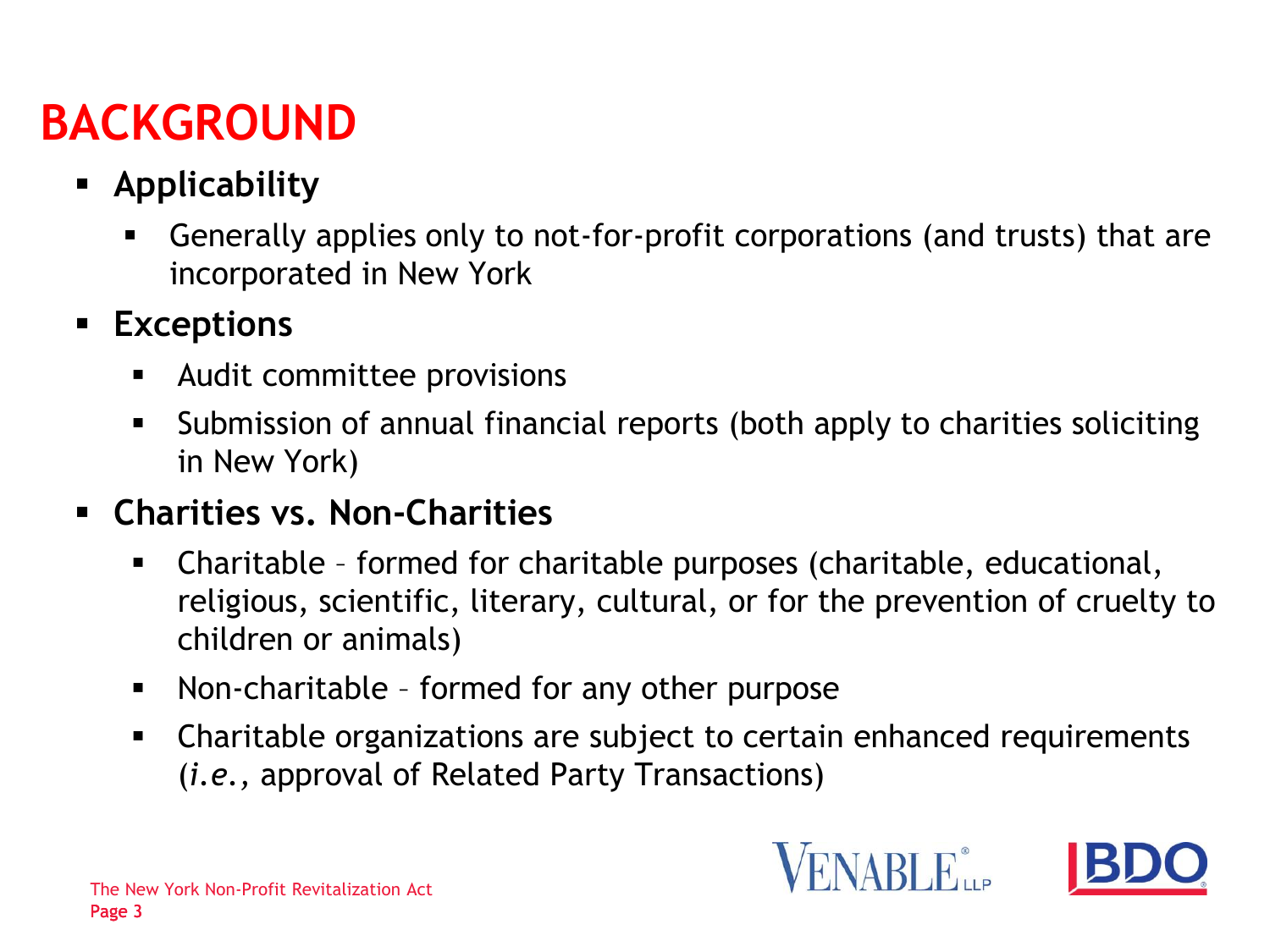### **TOPICS FOR DISCUSSION**

#### **Modernization and Streamlining of Procedures**

- **IMPROVED Incorporation Process**
- **Disclosure of Personal Information**
- **Communication Procedures**
- **EXPPROVAL of Fundamental Transactions**
- **Changed Governance Requirements**
	- Audit Procedures
	- **Related Party Transactions**
	- **EXECONFULLED** Conflict of Interest Policy
	- Whistleblower Policy
	- **EXPPROVAL of Real Estate Transactions**
	- Committees
	- **Executive Compensation**



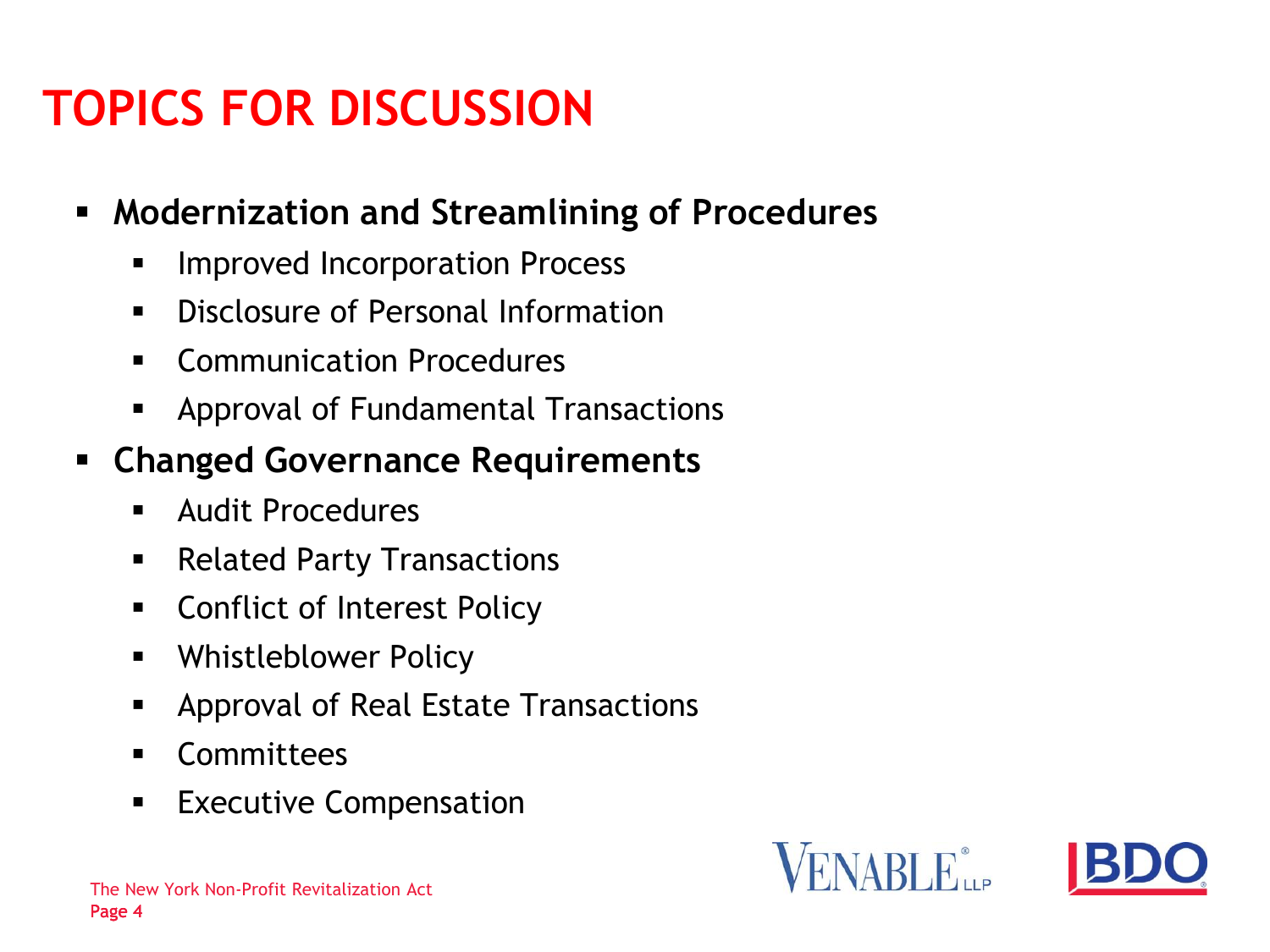### **Modernization and Streamlining**

- **Improved Incorporation Process**
	- **Eliminates corporate "types"**
	- Minimizes agency pre-approvals for some organizations
- **Disclosure of Personal Information**
	- Previously required to allow inspection of names and residential addresses of officers and directors upon request by members, creditors, and state officials; now only names must be provided

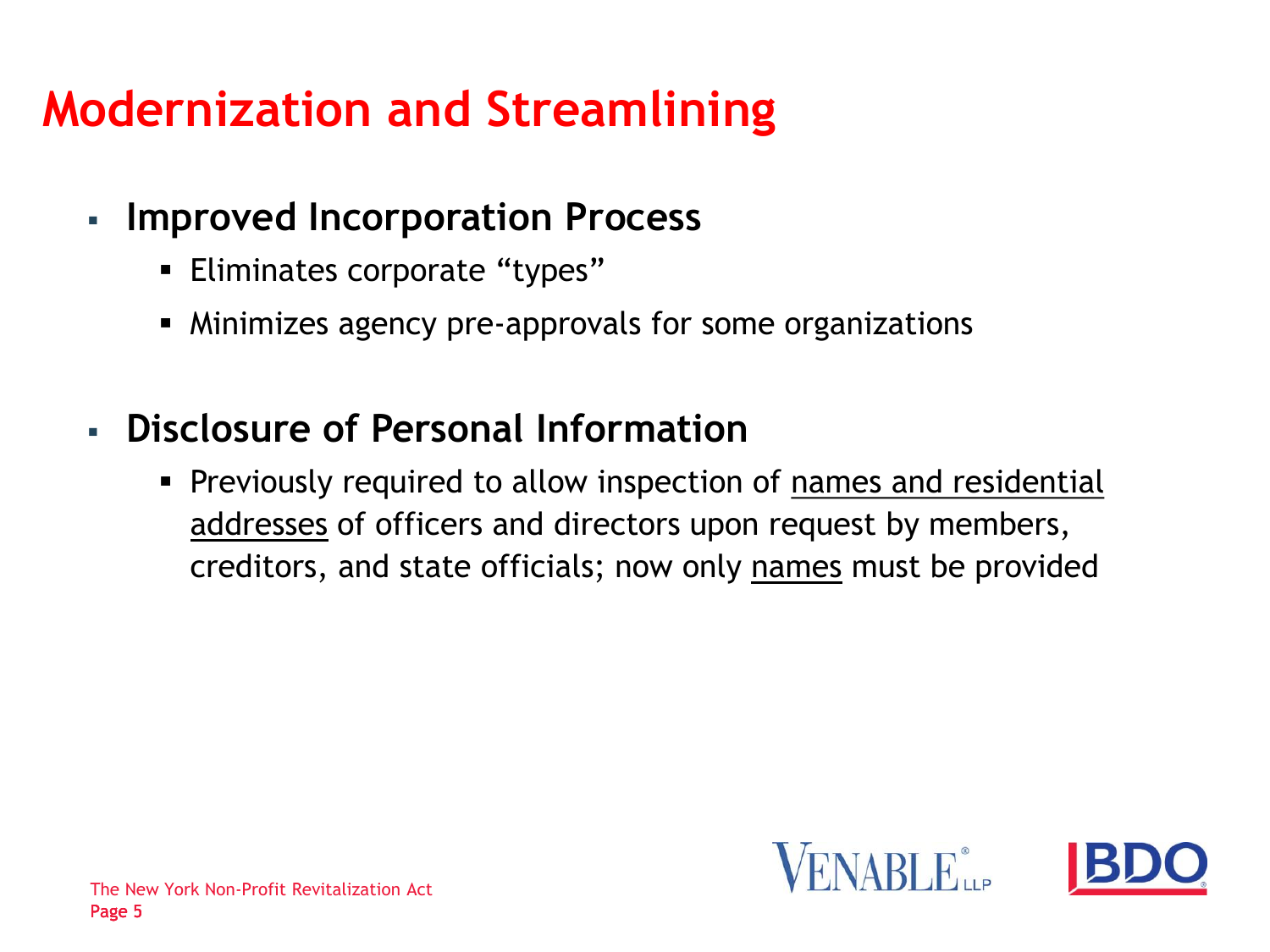### **MODERNIZATION AND STREAMLINING**

- **Modernized Communications**
	- Email:
		- Meeting Notice (Members)
		- Waiver of Notice (Members and Directors)
		- Unanimous Consent (Members and Directors)
		- Proxy (Members)
	- Video Conferencing (Directors)
- **Attorney General Option for Merger, Dissolution, and Fundamental Transactions**
	- In lieu of both court approval and notice to Attorney General

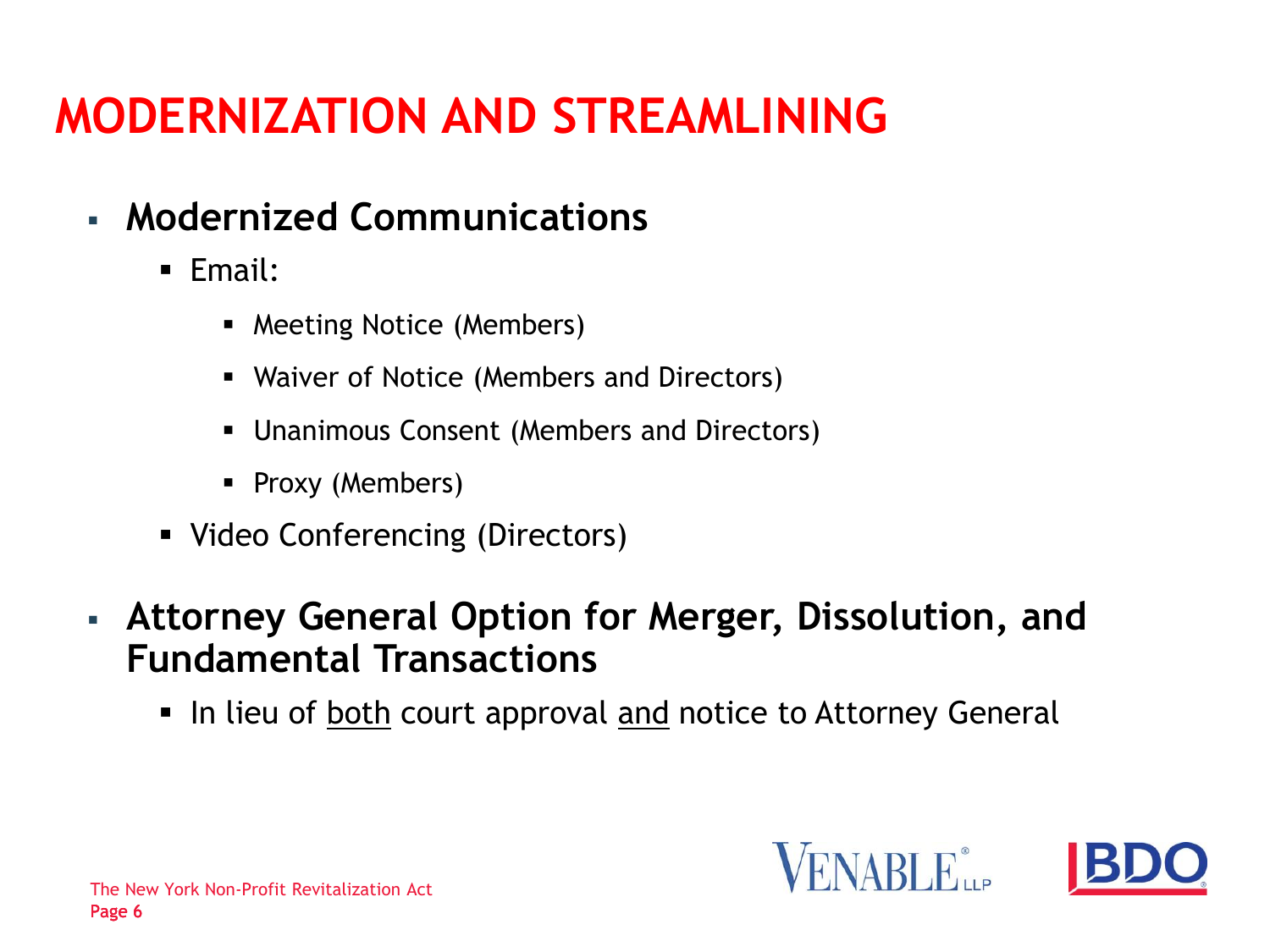### **MODERNIZATION AND STREAMLINING**

### **Recommendations**

- **If new incorporation, check the purposes clause**
- Solicit emails from members and directors with express stated purpose of using for notice; adopt electronic communications policy
- Check articles of incorporation and bylaws to make sure not overly restrictive on submission of unanimous written consent electronically or participation in meeting via electronic communication
- **If contemplating a fundamental transaction, consider seeking** approval of Attorney General

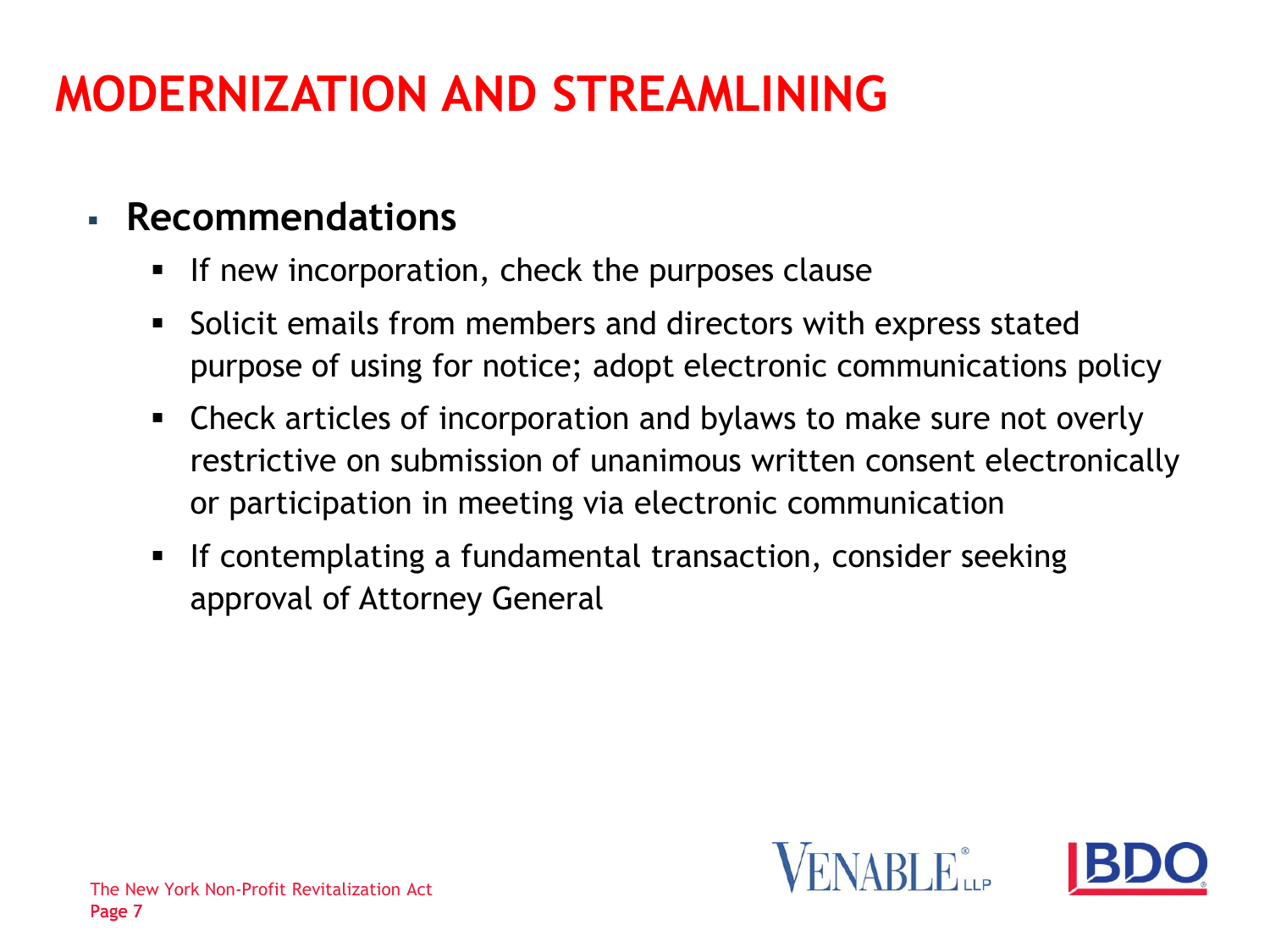# **GOVERNANCE: AUDIT PROCEDURES**

#### **New Thresholds for Financial Reports to Attorney General's Office**

#### July 1, 2014 (original or extended annual report filing date)

- Gross Revenue <\$250,000 unaudited financial report signed by chief financial officer and president
- Gross Revenues from \$250,000 to \$500,000 annual financial report accompanied by independent Certified Public Accountant's review report (previously required at \$100,000)
- Gross Revenues >\$500,000 annual financial statement accompanied by independent certified public accountant's audit report (previously required at \$250,000)
- July 1, 2017 audit report thresholds increase to >\$750,000
- July 1, 2021 audit report thresholds increase to >\$1,000,000
- Also eliminated requirement that all nonprofits that use paid fundraisers submit audited financial statements, regardless of gross revenues

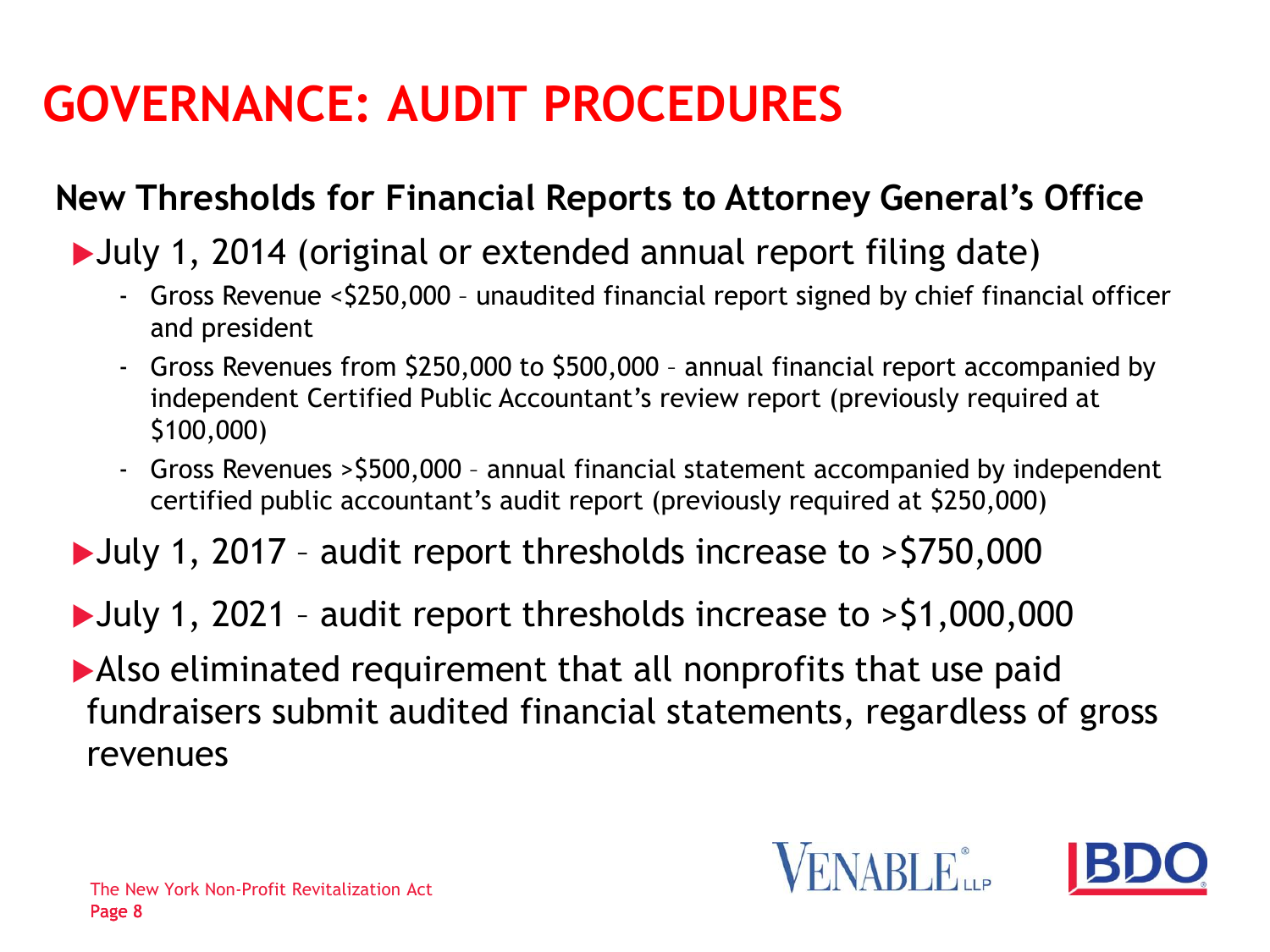### **GOVERNANCE: AUDIT Committee**

Mandatory Audit Oversight

▶ For nonprofits required to submit independent auditor report under charitable solicitations law (NY Exec. Law 172-b)

Audit committee composed of "independent directors" or full board oversight with only "independent directors" participating

Responsible for:

- ▶ Overseeing accounting and financial reporting practices
- **Retaining an independent auditor**
- Reviewing the results of the audit
- ▶ Overseeing conflict of interest and whistleblower policies (unless overseen by another committee of independent directors or independent directors on board)



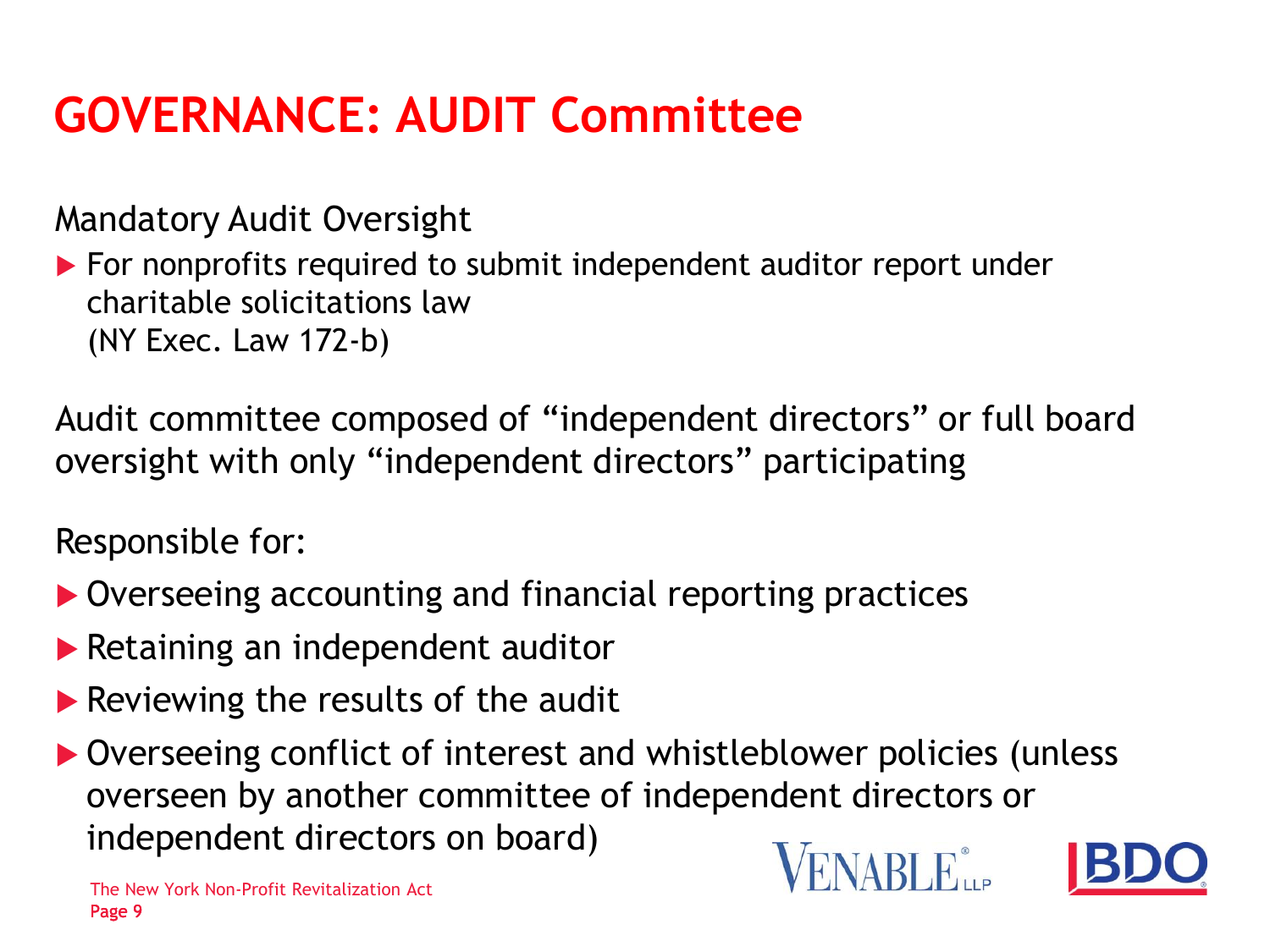# **GOVERNANCE: AUDIT PROCEDURES**

### Audit Committee Requirement

- $\triangleright$  Meet two to three times with the auditors
- Review scope of audit
- ▶ Report committees activities to the board
- ▶ Reporting of committee's activities to the board



<http://www.bdo.com/download/2127>



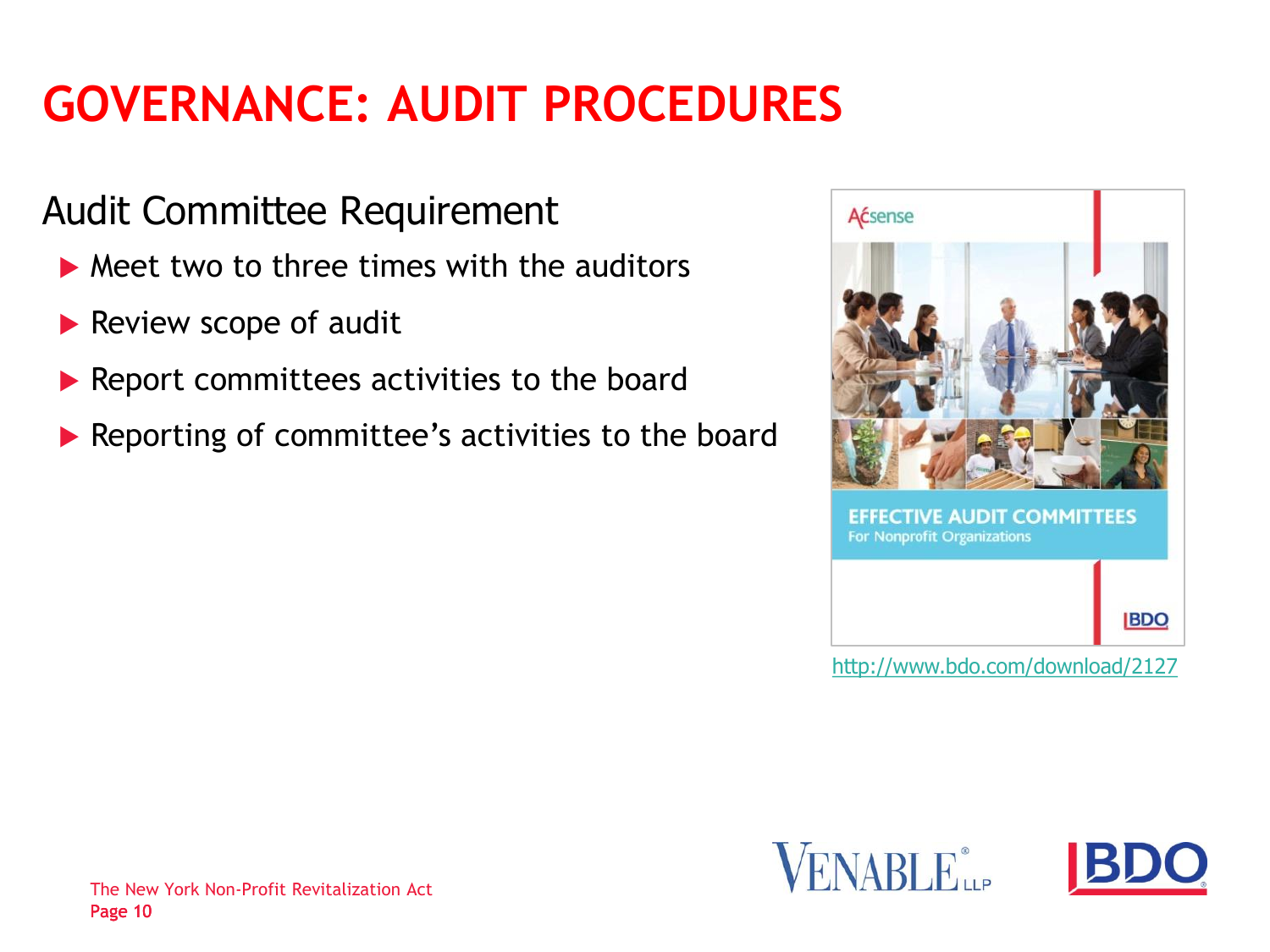### **GOVERNANCE: BOARD INDEPENDENCE**

### Independent Director

Has not been an employee of, or does not have a relative that was a key employee of, the corporation or an affiliate of the corporation in past three years

Has not received, and does not have a relative who has received, more than \$10,000 in direct compensation from the corporation or an affiliate in any of the last three years (other than expense reimbursement or reasonable compensation as a director)

If is not a current employee of or does not have substantial financial interest in, and does not have a relative who is a current officer of or has a substantial financial interest in, an entity that made or received payments from the corporation or an affiliate of more than \$25,000 or 2% of such entity's gross revenue (whichever is less) in any of the last three years

- Excludes charitable contributions
- Recommendation: Consider whether any directors are employees or owners of contractors, vendors, or other service providers



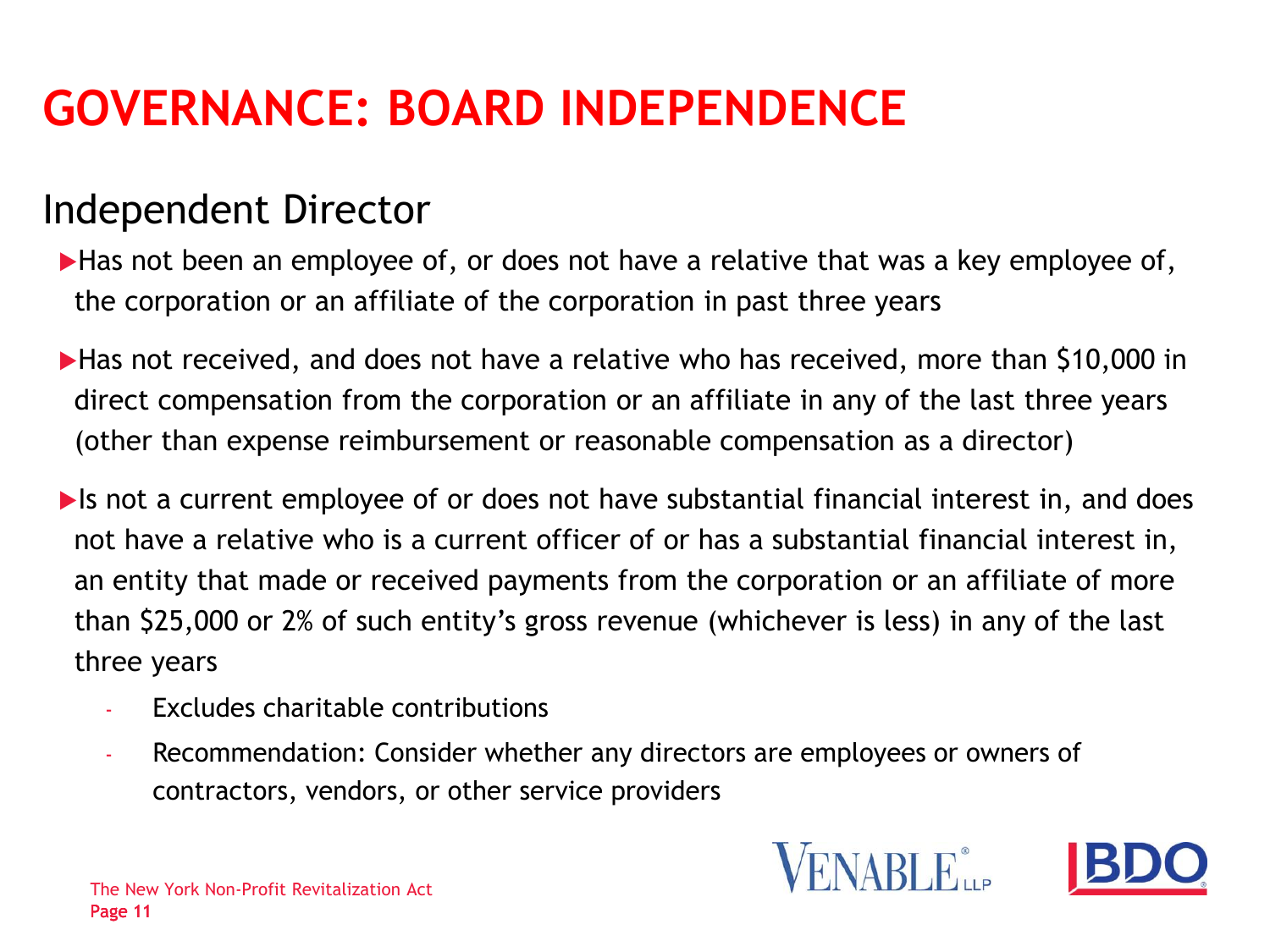### **GOVERNANCE: BOARD INDEPENDENCE**

- Does not contain an exemption for membership dues, which could trigger the "\$25,000 or 2%" definition of independence
- Should be noted by an organization whose board consists of employees of member entities
- Only independent directors may participate in any board or committee deliberations or voting relating to audit, conflict of interest, or whistleblower matters
- **Employees may not serve as chair of the board or in an officer position** with similar responsibilities (effective July 1, 2015)

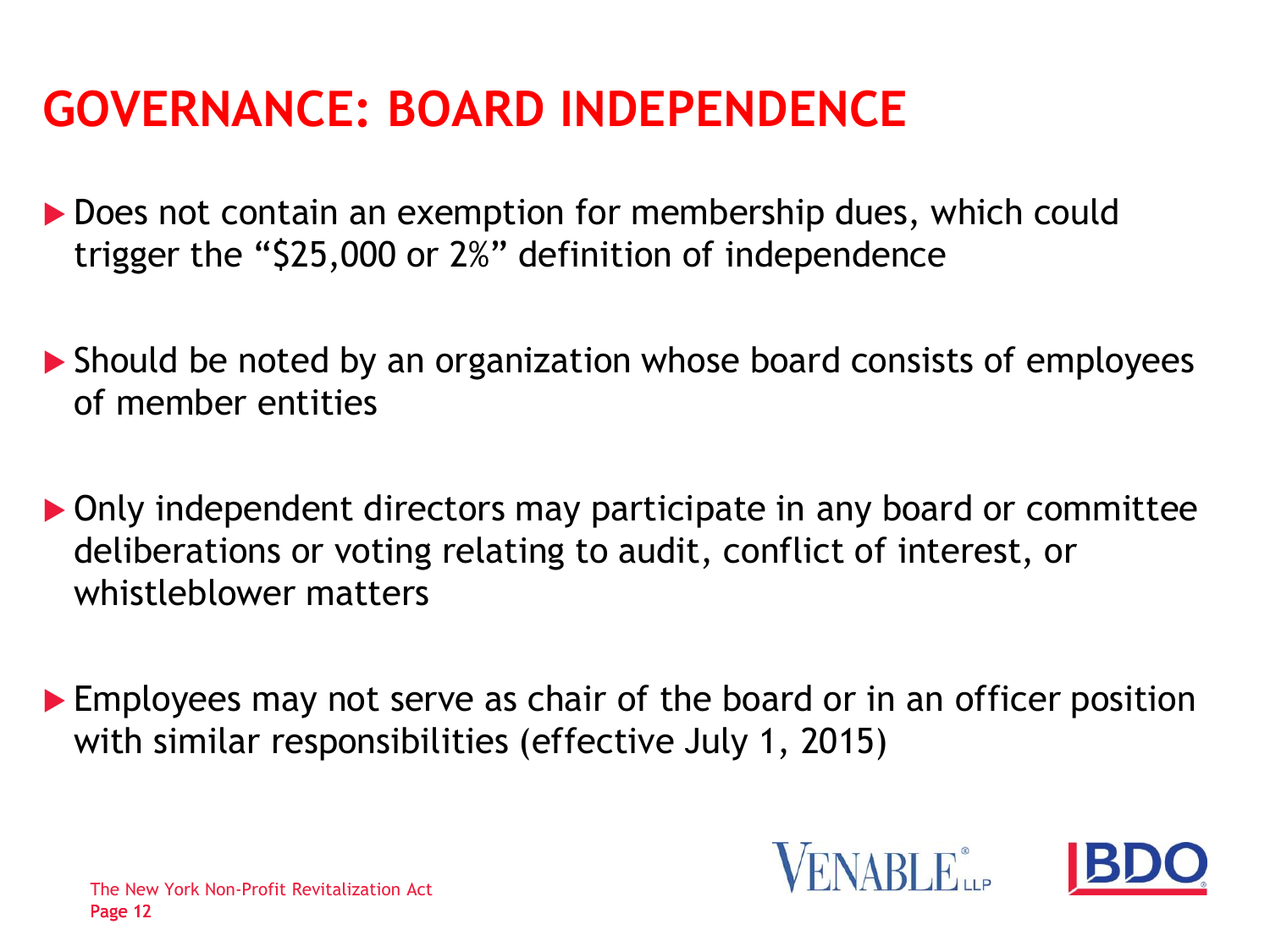### **GOVERNANCE: RELATED PARTY TRANSACTIONS**

#### **Who is a Related Party?**

- (1) Any director, officer, or key employee of the corporation or any affiliate of the corporation
- (2) Any relative of any director, officer, or key employee of the corporation or any affiliate of the corporation
- (3) Any entity in which any individual described in (1) or (2) has a 35 percent or greater ownership or beneficial interest, or, in the case of a partnership or professional corporation, a direct or indirect ownership interest in excess of five percent

#### **Related Parties do not include:**

- Any entity in which an individual described in (1) or (2) is an **officer, director, or employee** (unless there is also a prohibited financial interest)
- Any person or entity with which an individual described in (1) or (2) has any **nonfinancial interest** or **relationship**



ENABLE.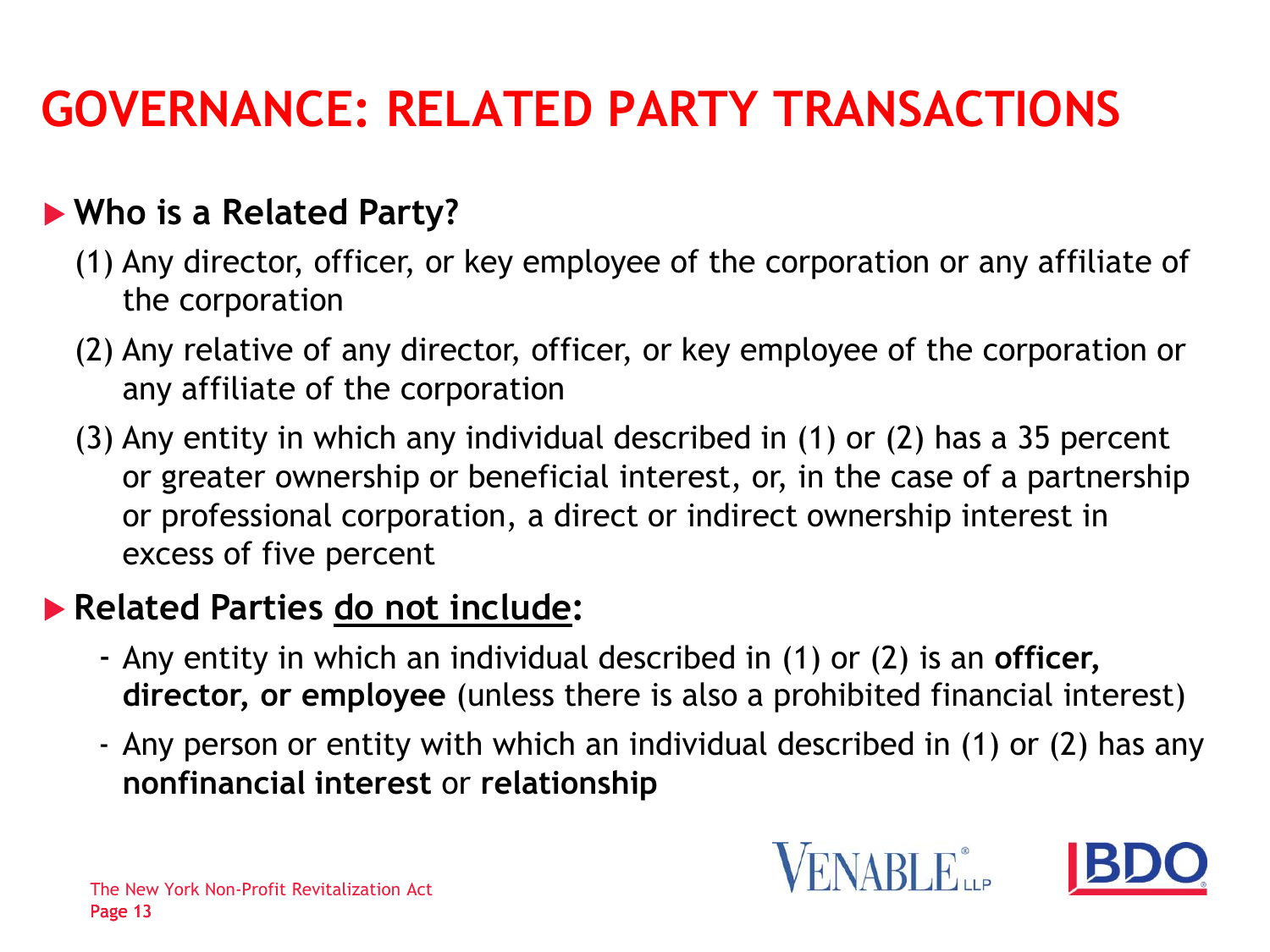### **GOVERNANCE: RELATED PARTY TRANSACTIONS**

#### **Is There a Related Party Transaction?**

 Any transaction in which a related party has a financial interest and in which the corporation or any affiliate is a participant

#### **Basic Requirements for All Related Party Transactions:**

- Fair, reasonable, and in the corporation's best interest
- Directors, officers, and key employees who have an interest in a relatedparty transaction must **disclose** such interest to the board
- Related parties **may not participate in deliberations or voting**, but may provide information

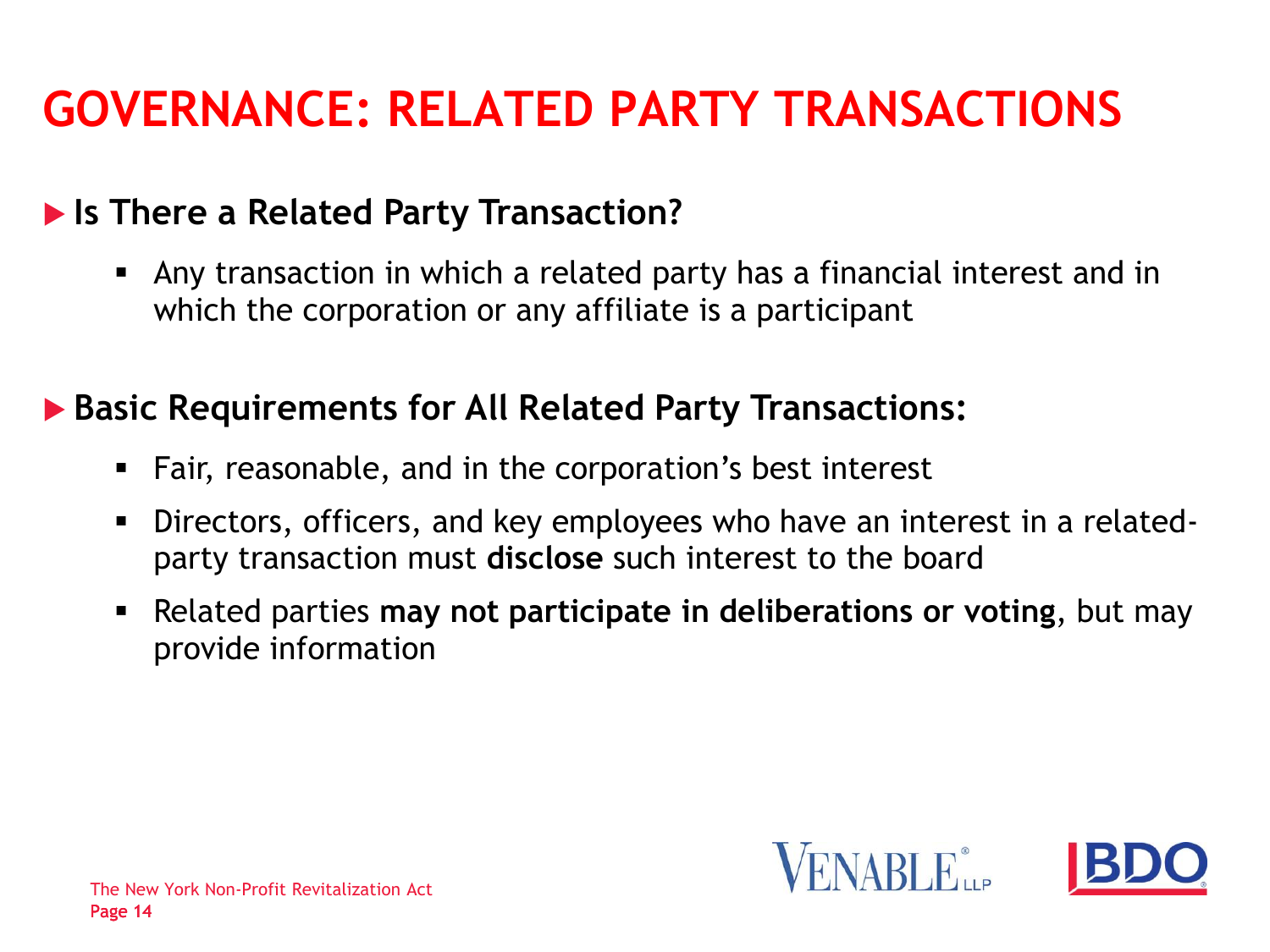# **GOVERNANCE: RELATED PARTY TRANSACTIONS**

### **Additional Requirements: If the related party has a substantial financial interest in the transaction, charitable organizations must also:**

- Consider alternative transactions to the extent available
- Approve the transaction by not less than a **majority vote** of the directors or committee members present at the meeting
- **Document** the basis for approval, including alternative transactions considered

#### **Issues:**

- **Additional procedural requirements imposed:** 
	- Current Not-for-Profit Corporation Law requires either that transaction was fair and reasonable or interest of related party was disclosed and their vote was not required for approval
	- Current Not-for-Profit Corporation Law does not require consideration of alternative transactions or documentation of basis for approval
- No exception for *de minimis* transactions or transactions that are clearly reasonable (*i.e.*, substantially reduced prices)
- **Renewing a contract with an existing service provider could trigger these requirements**

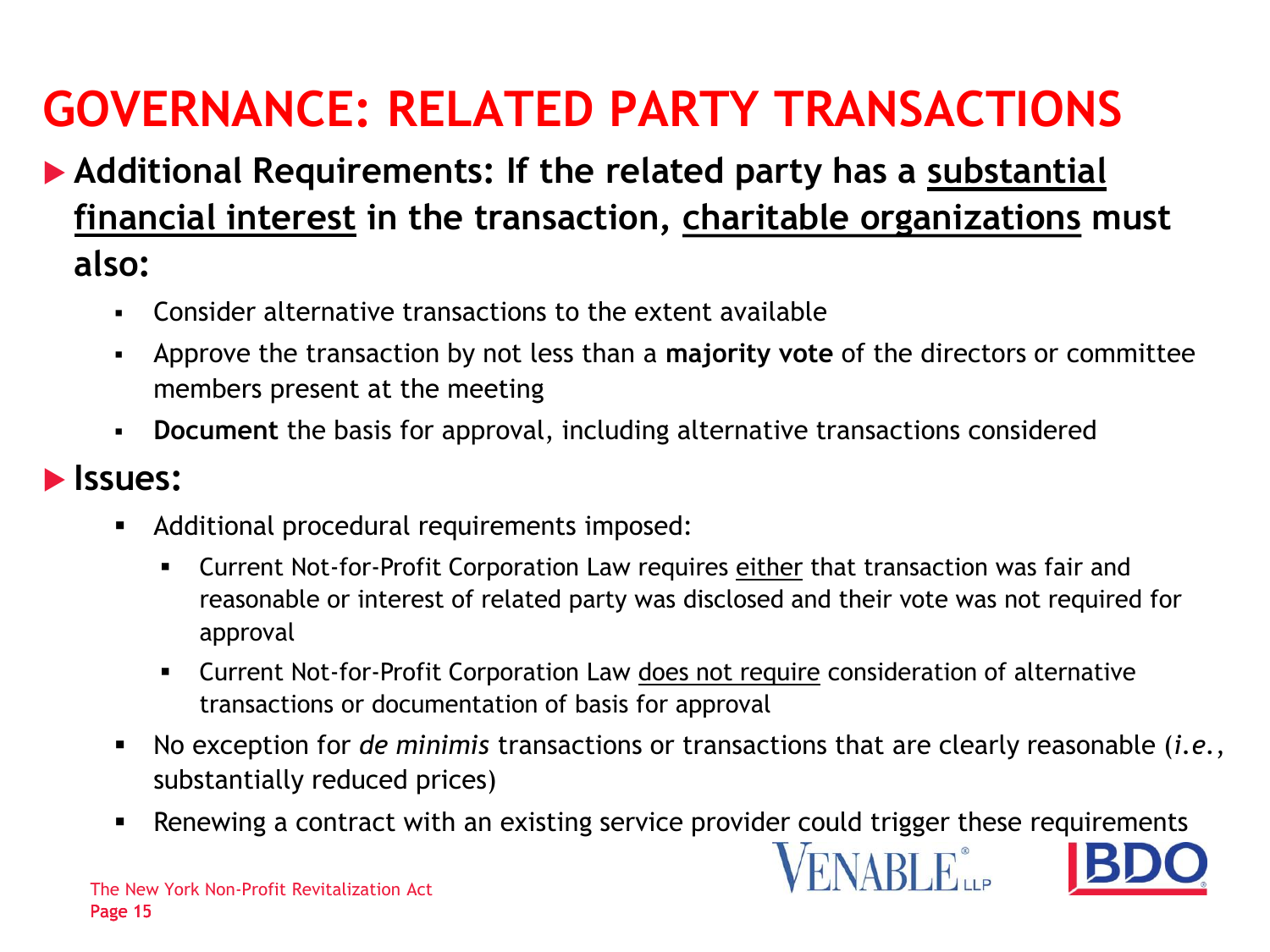# **GOVERNANCE: CONFLICT OF INTEREST POLICY**

Act requires **all** nonprofits to adopt a conflict of interest policy covering directors, officers, and key employees

Must include:

- 1) A **definition** of circumstances that constitute a conflict of interest
- 2) Procedures for **disclosing** a conflict to the audit committee or the board
- 3) A requirement that the person with a conflict of interest **not be present at or participate** in board or committee deliberations or voting on the matter giving rise to the conflict
- 4) A prohibition on any attempt by the person with the conflict to **influence board** deliberations
- **5) Documentation procedures** for detailing the existence and resolution of the conflict
- 6) Procedures for **disclosing, addressing and documenting** related-party transactions

ENABLE.

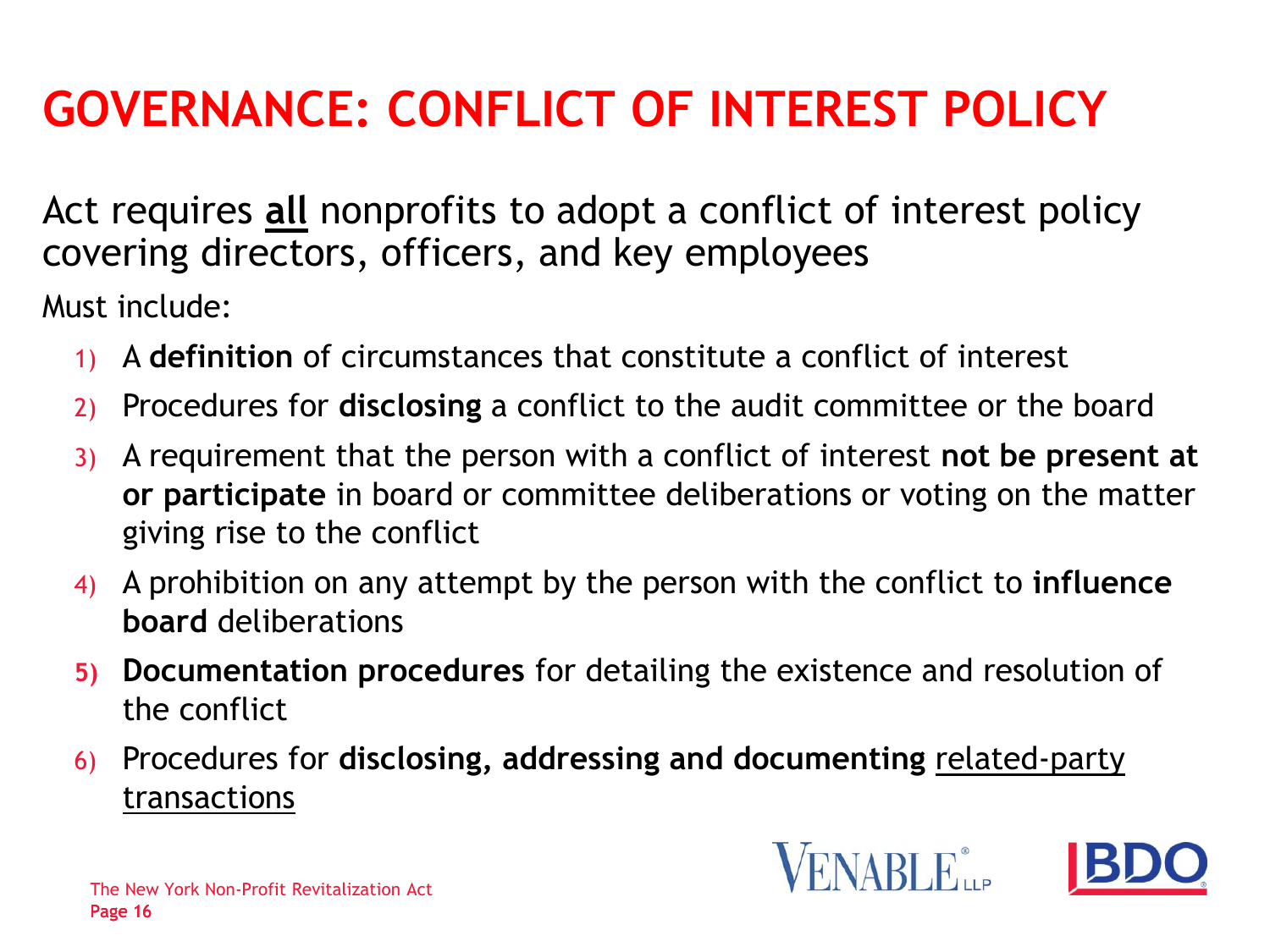# **GOVERNANCE: CONFLICT OF INTEREST POLICY**

- The Act provides that, **prior to the initial election of any director**, and **annually** thereafter, directors must:
	- Complete, sign, and submit a written statement identifying any potential conflict
- ▶ Recommendation: the written statement should also include information from which **independent director status and potential related party transactions** can be determined
- ▶ The adoption of, implementation of, and compliance with the conflict of interest policy must be overseen by the independent directors on the **board** or a designated **audit or other committee** composed solely of independent directors

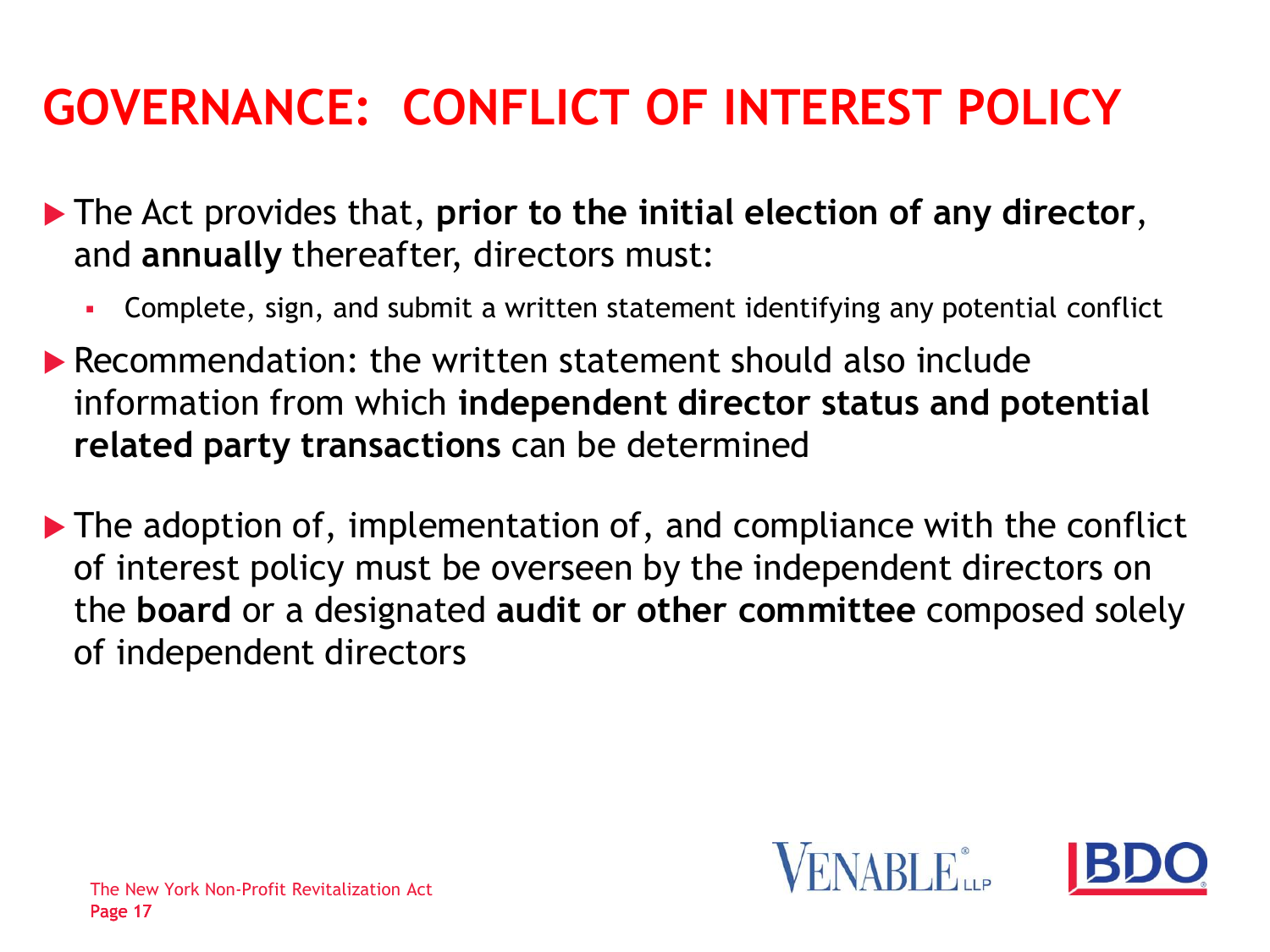### **GOVERNANCE: WHISTLEBLOWER POLICY**

#### **Required for nonprofits having:**

- 20 or more employees **and**
- Annual revenue in excess of \$1 million in the prior fiscal year

#### **The whistleblower policy shall include the following provisions:**

- (1) Procedures for the reporting of violations or suspected violations of laws or corporate policies, including procedures for preserving the confidentiality of reported information
- (2) A requirement that an employee, officer or director of the corporation be designated to administer the whistleblower policy and to report to the audit committee or other committee of independent directors or, if there are no such committees, to the board
- (3) A requirement that a copy of the policy be distributed to all directors, officers, employees and to volunteers who provide substantial services to the corporation

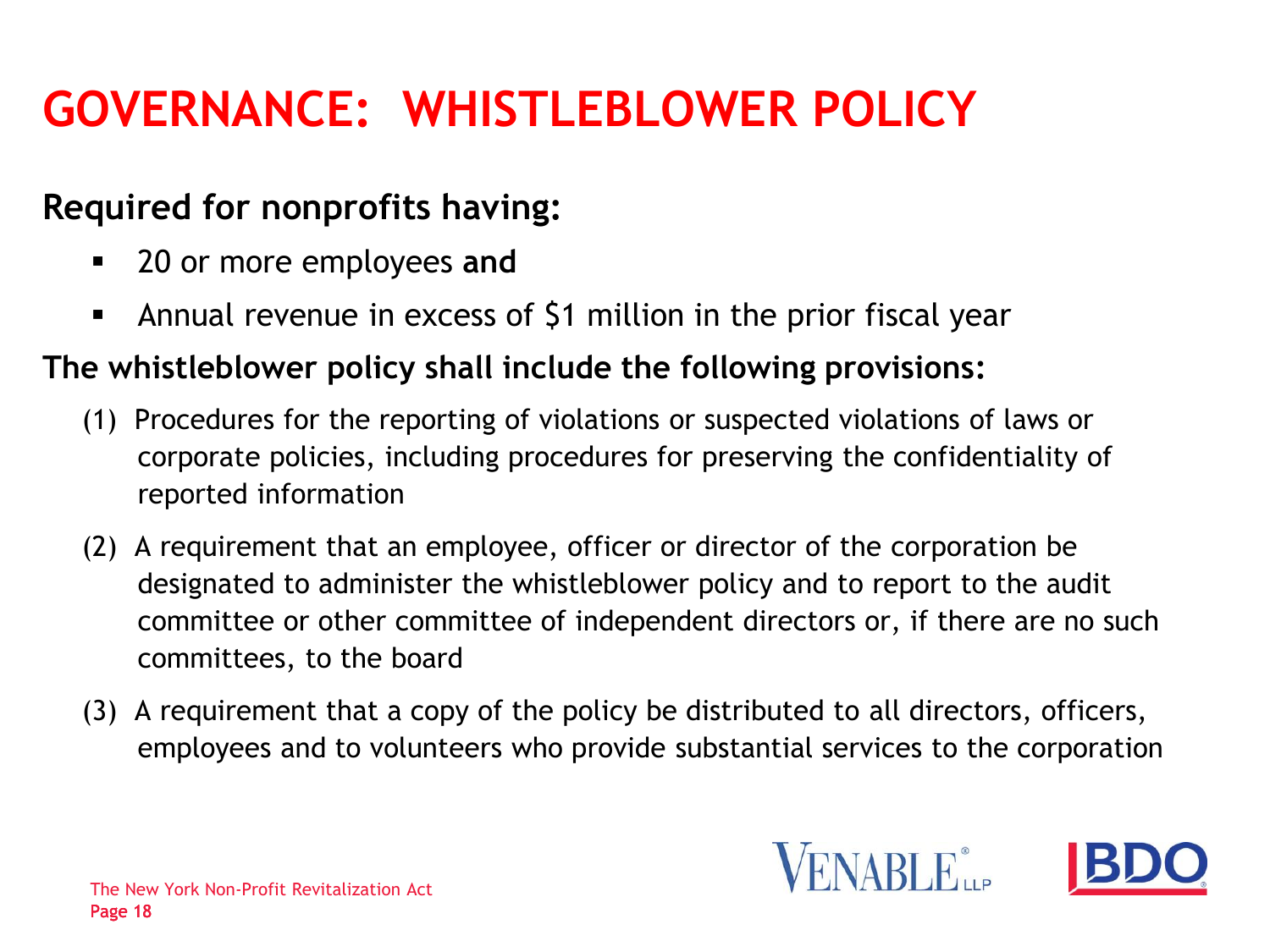### **REAL ESTATE TRANSACTIONS**

 **Special voting requirements for purchase, sale, mortgage, lease, exchange, or other disposal of real property** 

 Leasing as a tenant is not subject to these enhanced voting requirements (can be approved as a routine matter)

#### **If not "all or substantially all" of assets**

- Delegation to committee is allowed
- Approval by majority of directors or majority of authorized committee
- Committee must report back to board

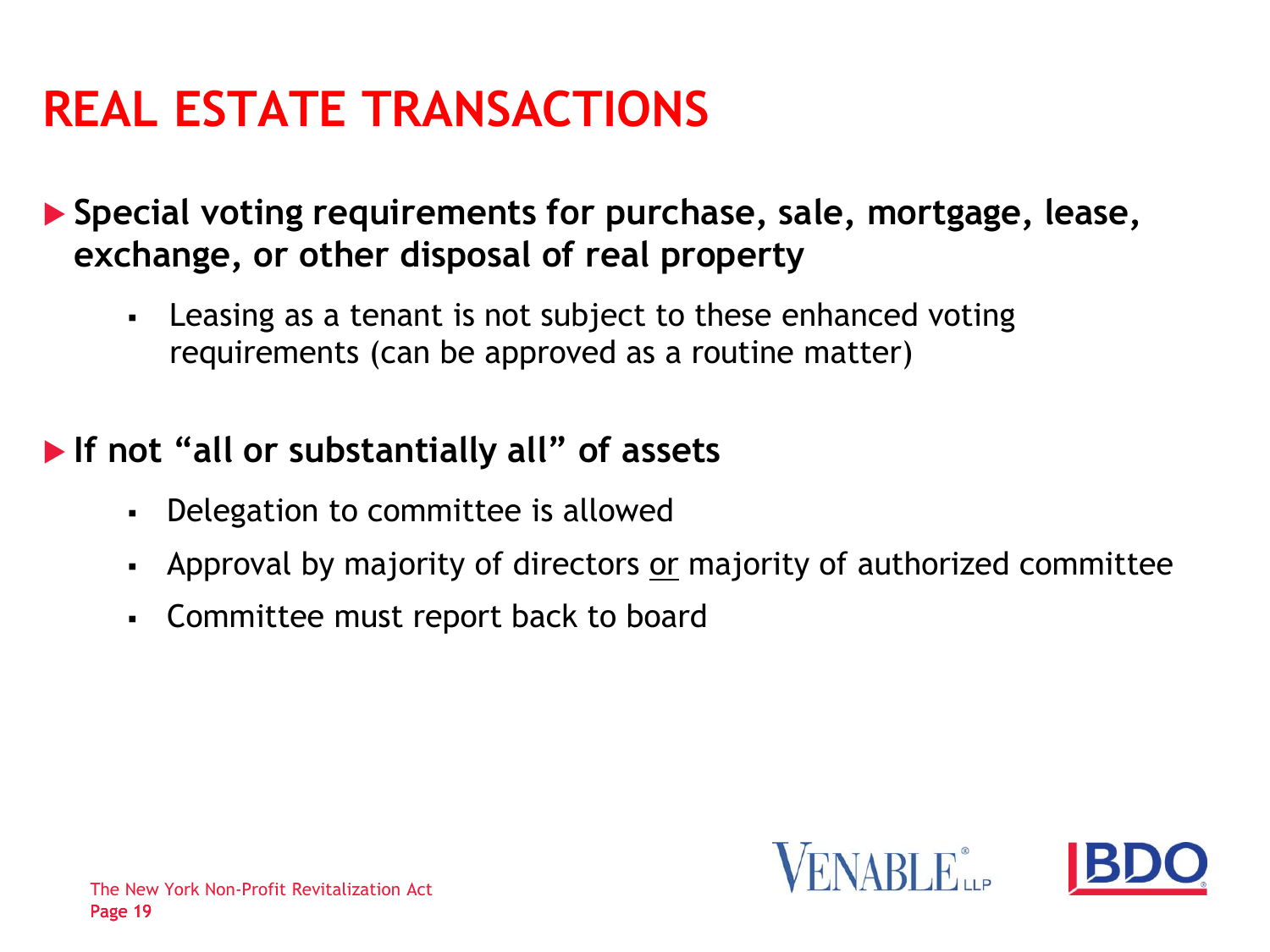### **REAL ESTATE TRANSACTIONS**

#### **If "all or substantially all" of assets**

- **Delegation to committee not permitted**
- **Boards with less than 21 members: approval by two-thirds of entire** board
- Boards with 21 or more members: approval by majority of entire board
- Counting of "entire board" clarified
- For a disposition If there are members entitled to vote: two-thirds vote of members, after vote and recommendation by board
- Approval by NY State Attorney General's Office or court approval (for charitable corporation)

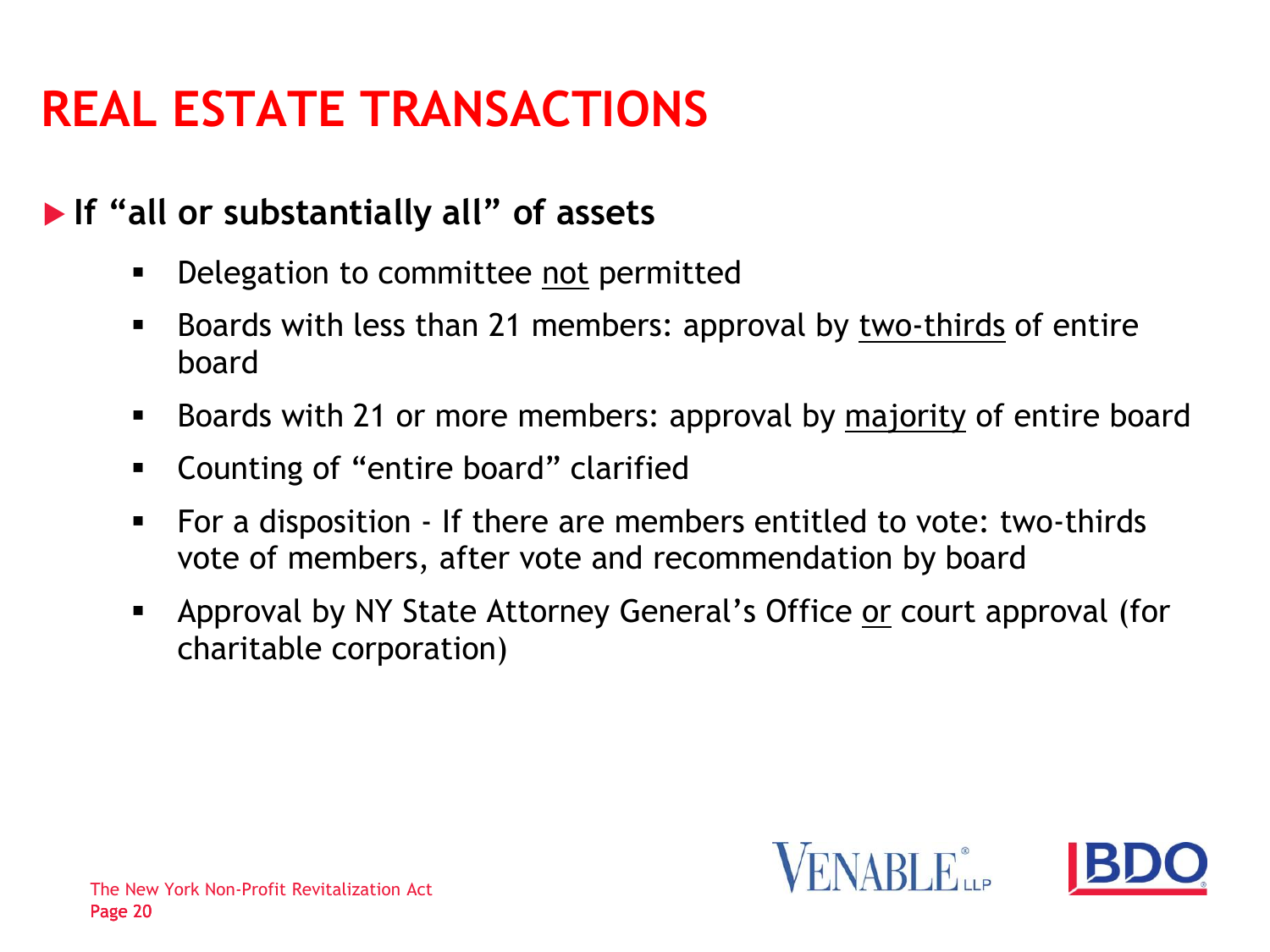### **REAL ESTATE TRANSACTIONS**

#### **Changes from Current Law:**

- Allows delegation to committee for certain transactions
- No longer requires both court approval and notice to Attorney General



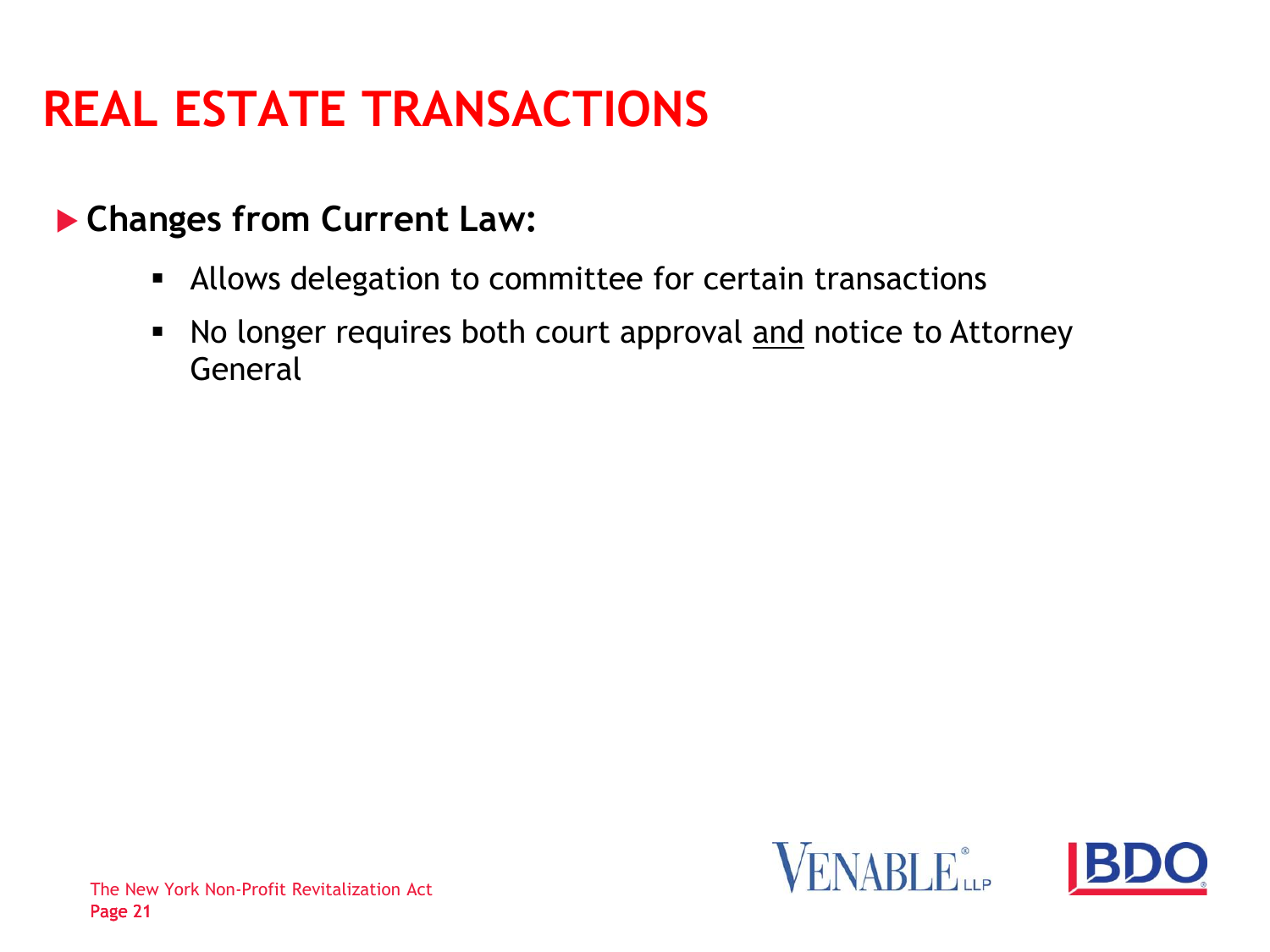### **COMMITTEES**

#### **Board Committees**

- Eliminates distinction between "standing" and "special" board committees
- May be formed in by-laws or by resolution of a majority of entire board
- Appointment of members requires vote of majority of entire board
- At least three members required
- All committee members must be directors
- Non-directors may serve in an advisory, non-voting role
- Committee may be vested with board authority, subject to certain limitations contained in the Not-for-Profit Corporation Law

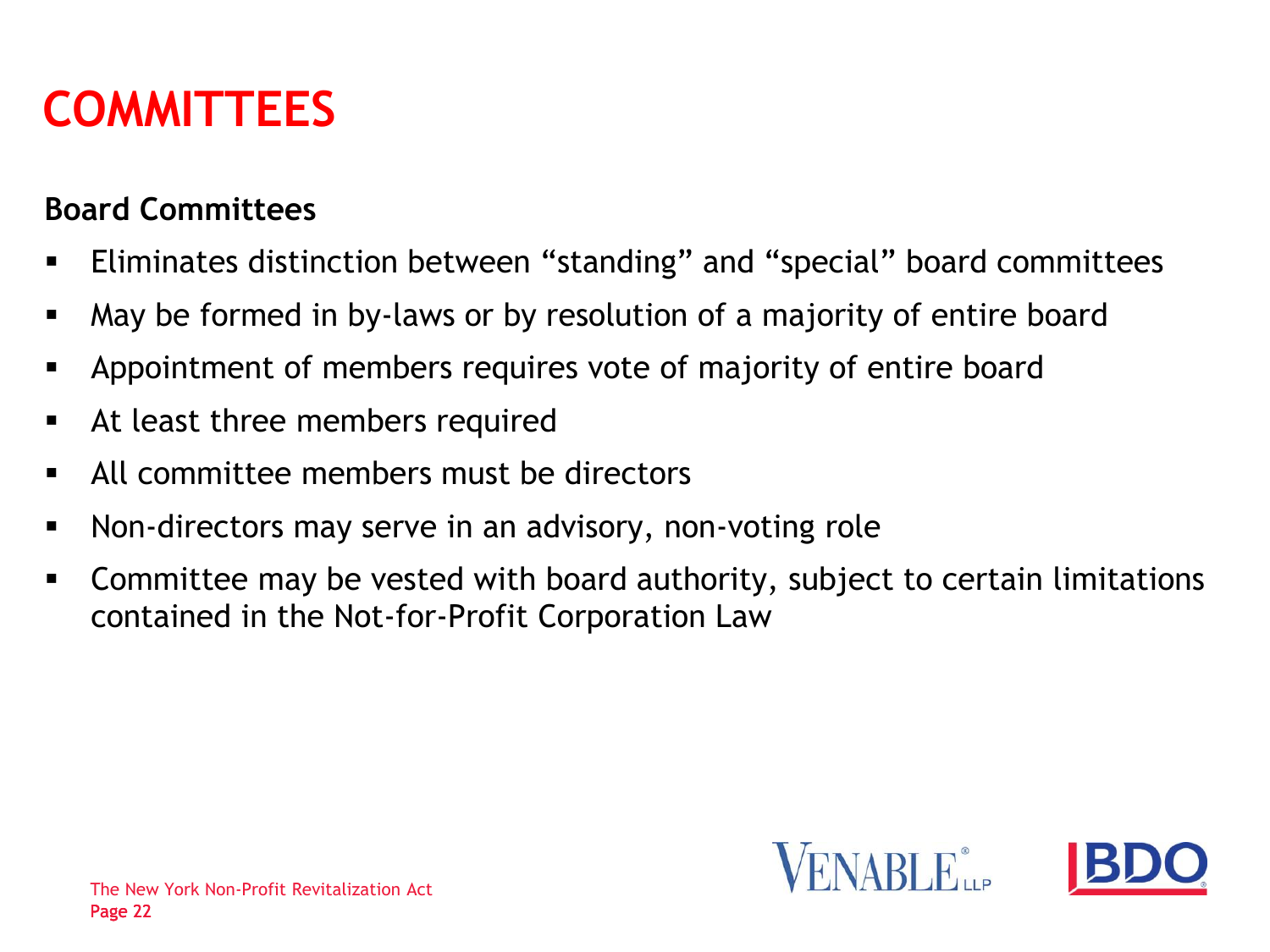### **COMMITTEES**

#### **Committees of the Corporation**

- Non-directors may serve as members
- Appointment of members by same procedure used to name officers or as set forth in by-laws
- Cannot be vested with any authority of the board
- Generally used for advisory purposes or to carry out specific events or activities
- Can be used to involve volunteers or recruit new directors

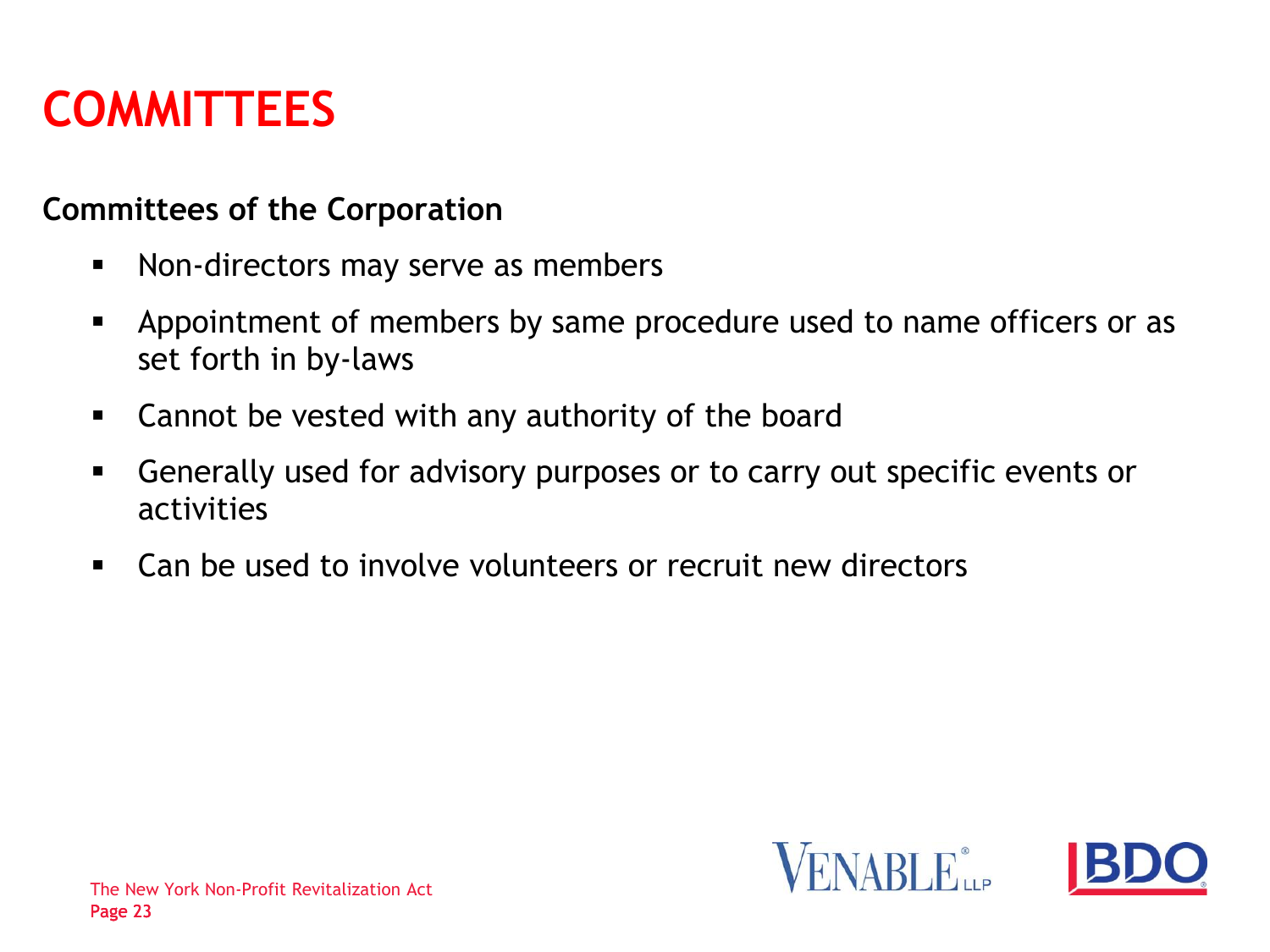### **NYS EO #38 CROSS WALK**

**• "Independent" salary surveys must be performed** 

▶ Individual compensation must be below 75% percentile to be in the safe harbor

Compensation includes salary, bonus, and any benefits that qualify



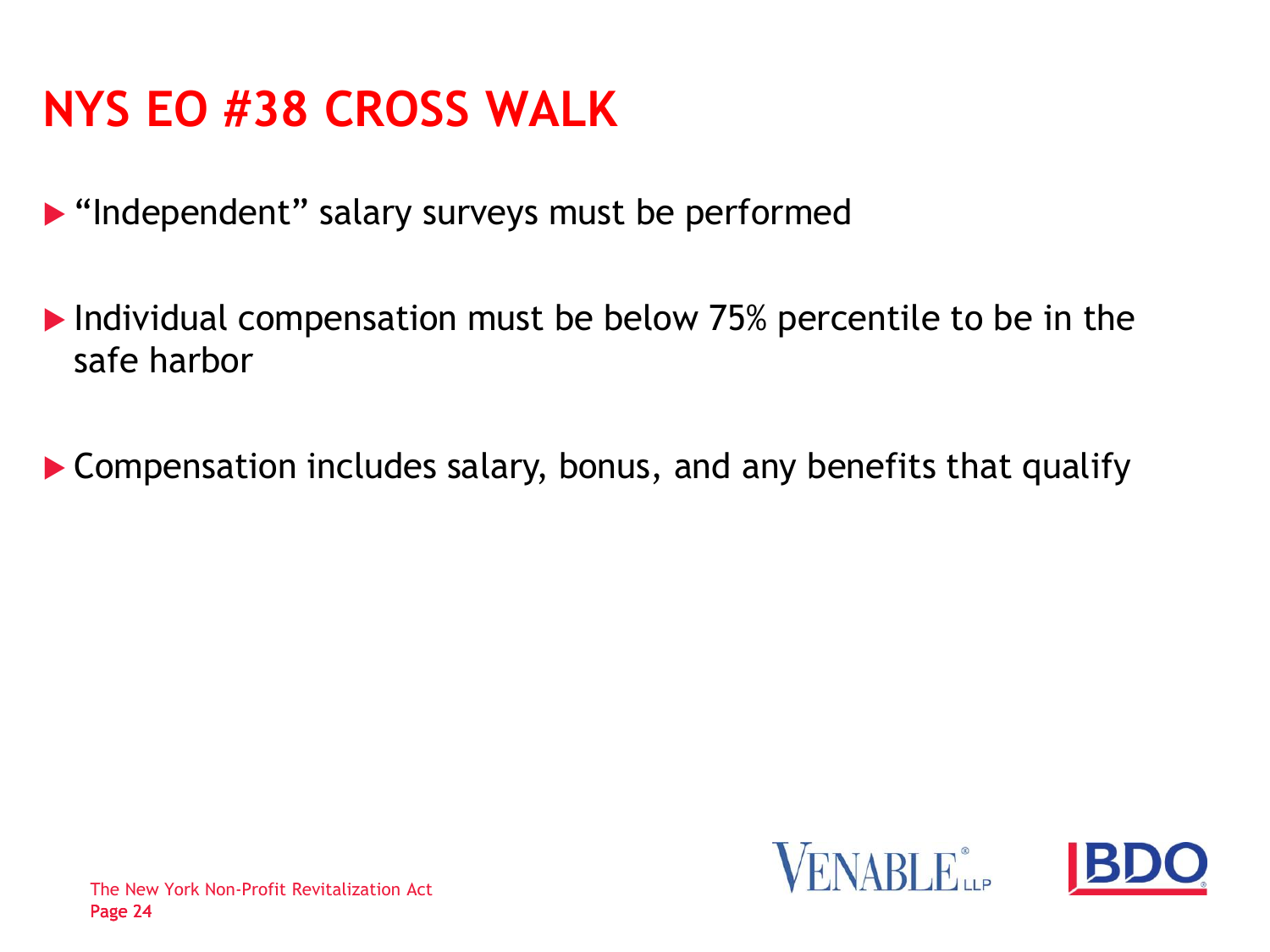# **Questions?**





Page 25 The New York Non-Profit Revitalization Act